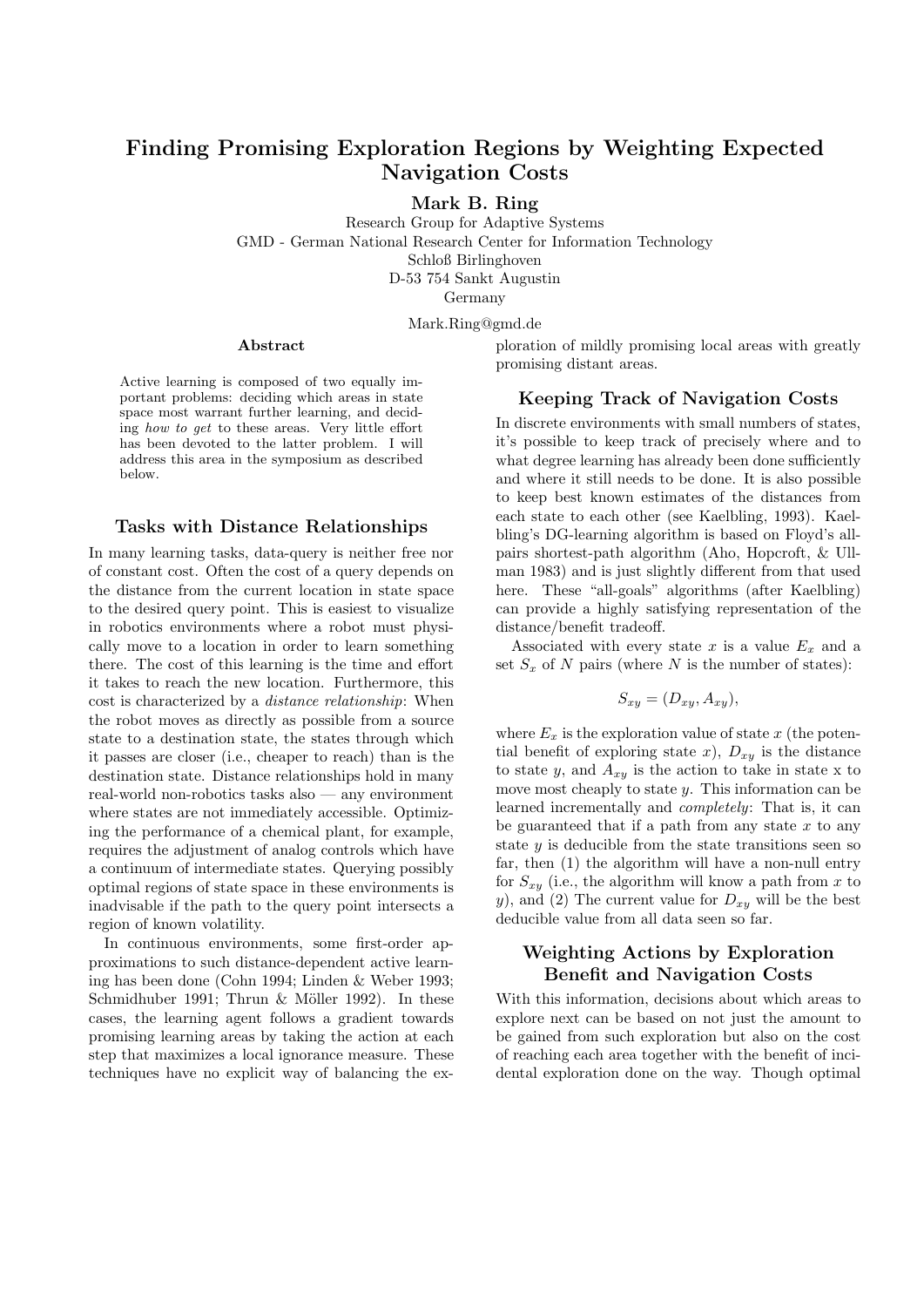exploration is NP-hard (i.e., it's at least as difficult as TSP) good approximations are easily computable. One such good approximation is to take the action at each state that leads in the direction of greatest accumulated exploration benefit:

For each action  $a$  in state  $x$ 

$$
w_a = \sum_{\{y|a=A_{xy}\}} f(D_{xy}, E_y)
$$

Every action gets a weight,  $w_a$ , and the one with the greatest weight will be taken next (only in the case of a tie is an action chosen stochastically). Different functions  $f$  can be used to balance small local benefit with large but distant benefit in different ways. And, of course, even when all nearby regions are fully explored, the agent will automatically take the least-cost path to distant regions of highest potential exploration benefit.

The E values can also be modified to explicitly balance exploitation with exploration. That is, they can be directly manipulated to represent the goodness of being in a particular state or set of states, if, for example, exploration is not the only goal of the system.

### Full Exploration Guaranteed

The following property can be proven for any deterministic environment, regardless of the actions available:

If there are any reachable states that have not yet been fully explored, then there is a known path from the current state to a state with unexplored actions.

More formally, define the following sets:  $R, K$ , and  $U$ .  $R$  is the set of all states reachable from the current state. K is the set of all states to which a path from the current state is known  $(K \subset R)$ . U is the set of all underexplored states (i.e., states in which there is at least one action that has not yet been tried).

**Theorem 1**  $[\exists x : x \in U \cap R] \rightarrow [\exists y : y \in U \cap K]$ .

*Proof*: Since  $x$  is reachable, there is a path from the current state to  $x$ . The first underexplored state  $y$ encountered on this path (i.e.,  $y \in U$ ) will be x if no earlier such state is encountered. All states on the path before  $y$  are fully explored. Therefore, all actions on the path from the current state to  $y$  have been tried. Since all actions from the current state to  $y$  have been tried, a path from the current state to  $y$  is deducible and therefore (from above) such a path is also known, i.e.,  $y \in K$ .

As a result, the algorithm will always know a path to an underexplored state until all reachable states have been explored.

### Some Results

When implemented in a two-dimensional grid world with random obstacles, the benefits of this approach become evident. In these environments there are four possible actions in each state, and each state is accessible from every other. A lower bound on the number of actions needed to fully explore these environments is  $NA$  (where  $A$  is the number of actions), though this can only be achieved if the topology of the environment is known in advance (or by great luck). Random exploration performs particularly poorly. With about 85 states in a 10x10 grid (i.e., about 15% of the grid is occupied by obstacles), about 4200 actions are required on average before all state/action pairs have been tried, or roughly 1100% above the theoretical optimum (which is 340 in this environment). Better performance is achieved when actions are locally intelligent: untested actions in a state are tried before already-tested actions are retried. This yields about 2200 actions to fully explore 85 states, or about 550% above the theoretical optimum. In contrast, the method described above results in approximately 410 actions in an environment of 85 states when  $f(x,y) = y/x^4$ . This is about 20% above the optimum. Of course, the performance of the two random approaches scales miserably. The intelligent approach scales extremely well: even with 4500 states, the number of actions taken was still less than 20% above the optimum.

The principle disadvantage of the method is  $O(N^2)$ storage. The amount of storage required for stochastic environments is even higher. This limits the number of states to about 5-10K for realistic hardware configurations. Continuous environments having an infinite number of states are, of course, well beyond the capabilities of this method. Techniques that finesse these storage requirements are currently under investigation.

#### References

Aho, A. V.; Hopcroft, J. E.; and Ullman, J. D. 1983. Data Structures and Algorithms. Addison-Wesley Series in Computer Science and Information Processing. Addison-Wesley.

Cohn, D. 1994. Neural network exploration using optimal experiment design. In Cowan, J. D.; Tesauro, G.; and Alspector, J., eds., Advances in Neural Information Processing Systems 6, 679–686. San Mateo, California: Morgan Kaufmann Publishers.

Kaelbling, L. P. 1993. Learning to achieve goals. In Proceedings of the Thirteenth International Joint Conference on Artificial Intelligence, 1094-1098. Chambéry, France: Morgan Kaufmann.

Linden, A., and Weber, F. 1993. Implementing inner drive through competence reflection. In Meyer, J. A.; Roitblat, H.; and Wilson, S., eds., From Animals to Animats